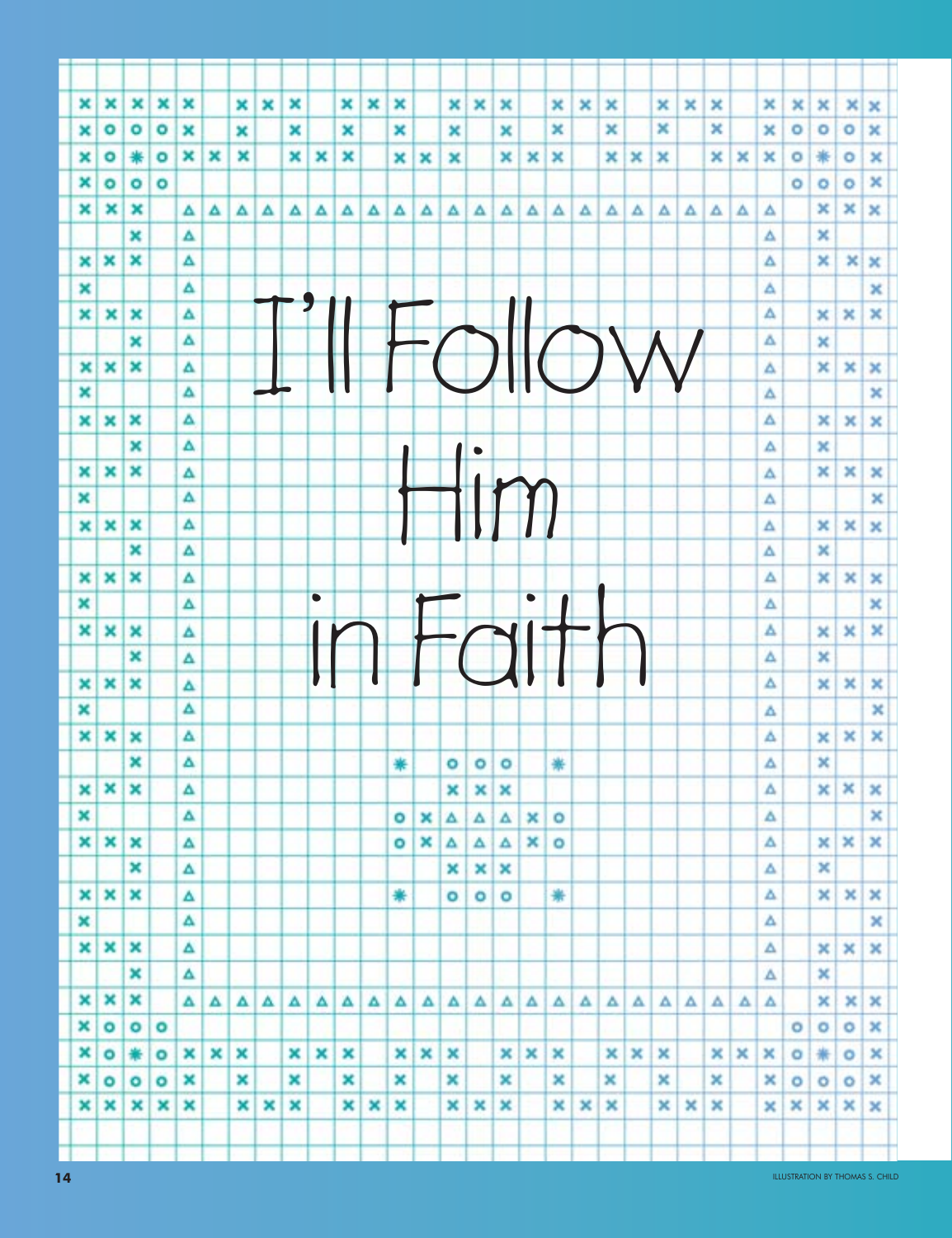# I'll Follow Him in Faith



*And we believe and are sure that thou art that Christ, the Son of the living God* (John 6:69).

# BY ELIZABETH RICKS



Have you ever played follow the leader? The rules are simple: choose a leader and then follow him or her. rules are simple: choose a leader and then follow him or her.

The purpose of our life on earth is to follow our leader Jesus Christ. When Jesus saw Peter and Andrew fishing, He said to them, "Follow me." Peter and Andrew left their nets and followed Him (see Matthew 4:18–20).

Just like He did to Peter and Andrew, Jesus invites each of us to follow Him (see D&C 100:2). We will probably not walk exactly where He walked, but we can do the things that He did. We can read the scriptures. We



can pray to our Heavenly Father. We can be baptized.

After Peter followed Jesus, Peter declared, "We believe and are sure that thou art that Christ, the Son of the living God" (John 6:69). When we follow Jesus Christ in faith, we can have that same testimony.

Our faith in Jesus Christ will grow when we understand more about Him. And the more we know about Him, the easier it will be to follow Him in faith.

### **Activity**

To make a cross-stitch sampler, color each symbol on page 14. To stitch the sampler, trace the pattern onto plain fabric, like muslin. Use three strands of embroidery floss in the color of your choice for each symbol. Ask an adult to show you how to make a cross-stitch over each symbol. (See illustration.) Display your sampler where you'll see it often.

**Note:** *This activity may be copied or printed from the Internet at www.lds.org. Click on Gospel Library.*